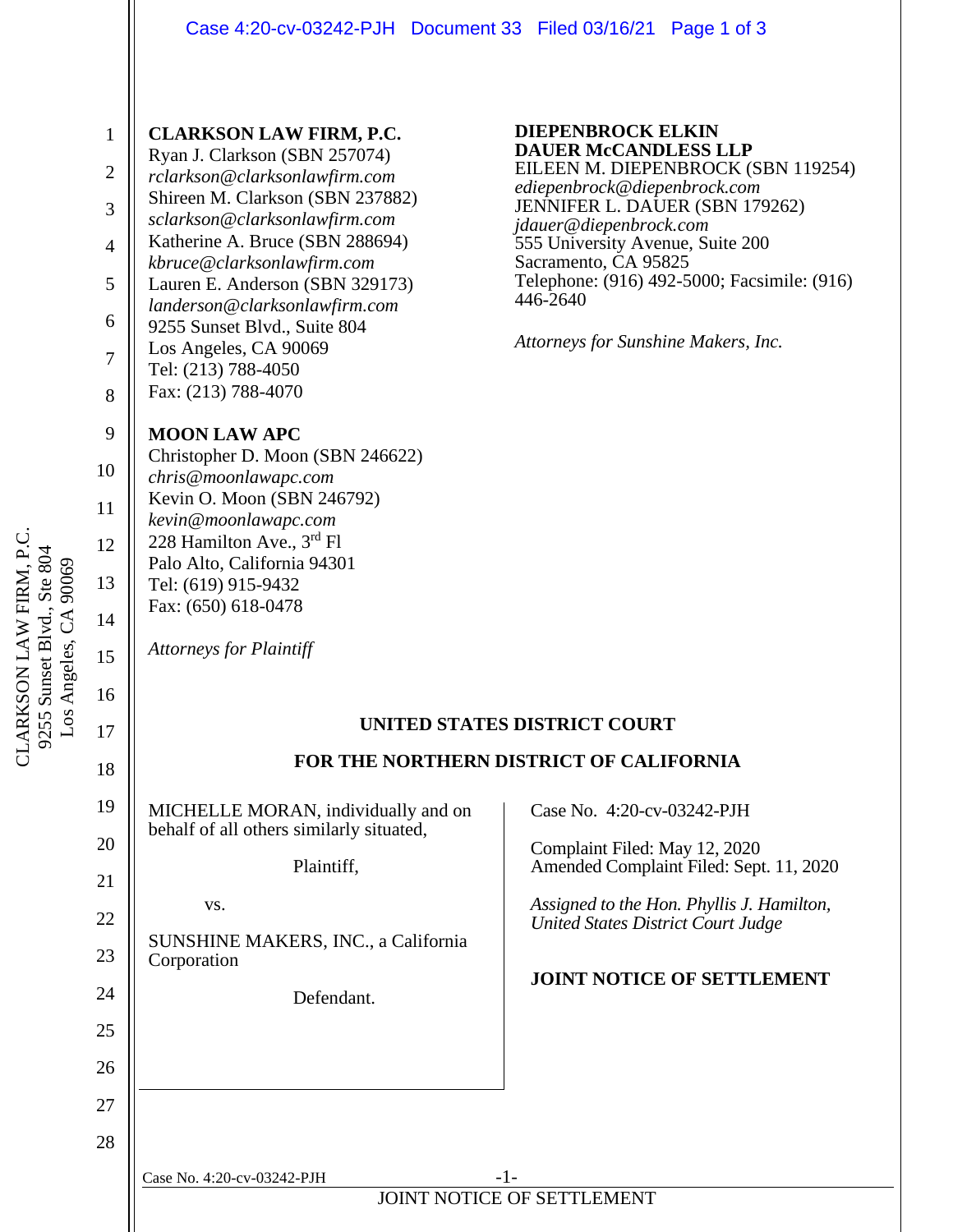# 10 11 12 9255 Sunset Blvd., Ste 804 9255 Sunset Blvd., Ste 804 Los Angeles, CA 90069 Los Angeles, CA 90069 13 14 15 16 17 18

CLARKSON LAW FIRM, P.C.

CLARKSON LAW FIRM, P.C.

1

2

3

4

5

6

7

8

9

19

20

21

22

23

24

25

26

27

28

#### **TO THE COURT AND TO ALL PARTIES AND COUNSEL OF RECORD:**

Pursuant to the Court's order entered February 9, 2021 [ECF 31], Plaintiff Michelle Moran ("Plaintiff") and Defendant Sunshine Makers, Inc. ("Defendant") hereby give notice that the parties have entered into an agreement that provides for the settlement of all claims asserted in this action. Plaintiff anticipates the motion for preliminary approval of the proposed class action settlement will be filed in the related action entitled *O'Brien, et al. v. Sunshine Makers, Inc.* (Case No. CIVSB2027994), pending in the Superior Court of the State of California, County of San Bernardino. Currently, the soonest available hearing date for said motion has been reserved for May 17, 2021.

### Dated: March 16, 2021 **CLARKSON LAW FIRM, P.C.**

*/s/ Katherine A. Bruce s* Ryan J. Clarkson Shireen M. Clarkson Katherine A. Bruce Lauren E. Anderson

**MOON LAW APC** Christopher D. Moon Kevin O. Moon

*Attorneys for Plaintiff*

#### Dated: March 16, 2021 **DIEPENBROCK ELKIN DAUER MCCANDLESS LLP**

*/s/ Jennifer L. Dauer* Eileen M. Diepenbrock, Esq. Jennifer L. Dauer, Esq.

*Attorneys for Defendant*

JOINT NOTICE OF SETTLEMENT Case No. 4:20-cv-03242-PJH -2-